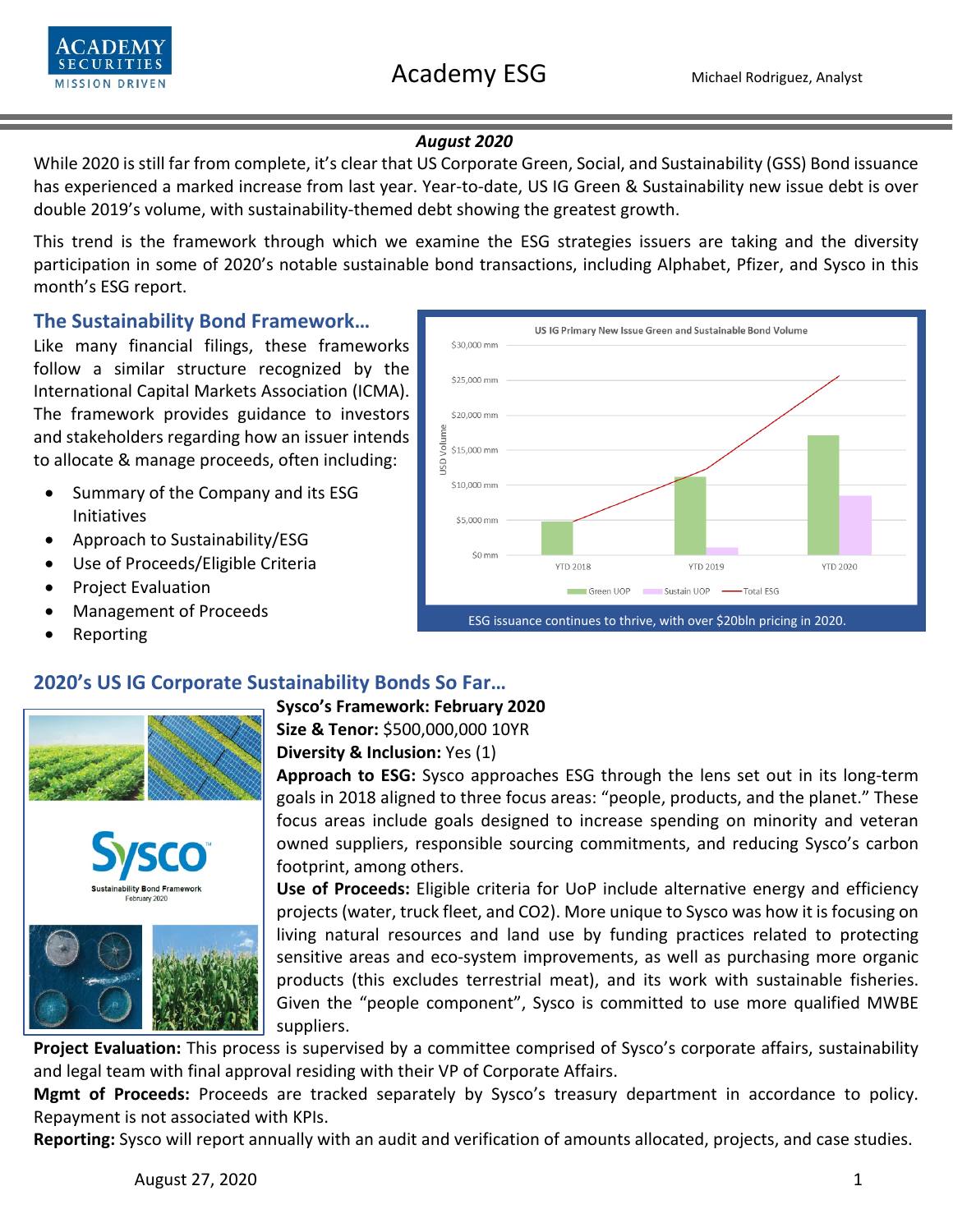

### *August 2020*



#### **Pfizer Framework: March 2020**

**Size & Tenor:** \$1,250,000,000 10YR

**Diversity & Inclusion:** Yes (3)

**Approach to ESG:** Pfizer's strategy and goals revolve around two core themes; managing environmental impact and patient access. The environmental impact theme aims to reduce Pfizer's energy consumption, waste, and water. Its patient access goals aim to enhance quality healthcare in low-mid income countries through its partnerships and investments.

**Use of Proceeds: "**Green" investments and expenses related to building efficiency, environmental performance of manufacturing, and pollution prevention controls (waste & water) were all included. It's what Pfizer intends to be doing on the patient access front that is really interesting. For instance, expansion of essential services, and more spending to support expansion of manufacturing capacity of products procured by health agencies and strengthening health systems & access—one example was a medical supply drone delivery program in Ghana!

**Project Evaluation:** Project evaluation is coordinated by a multi-disciplinary team that includes treasury, who can finance eligible projects up to 3 years prior.

**Mgmt of Proceeds:** Proceeds are to be tracked by the same multidisciplinary team.

**Reporting:** Reporting will be annual accompanied by management assertion and may also include KPI's and other metrics

### **Alphabet Framework: August 2020**

**Size & Tenor:** \$5,750,000,000 5YR, 10YR, & 30YR **Diversity & Inclusion:** Yes (15)

**Approach to ESG:** Alphabet has a 5-year strategy to accelerate a transition to a carbonfree circular economy, empower users with technology, and benefit the people and places it operates.

**Use of Proceeds:** Like Pfizer & Sysco, Alphabet has standard nuts & bolts energy/efficiency related initiatives and programs it intends to finance. What's more unique are its plans to make equity investments in renewable energy projects, as well as bike-sharing. Eligible criteria also include affordable housing investment funds and cost of rezoning Alphabet-owned land to be developed into affordable housing. Expenses related to advancing economic opportunity and equity for underrepresented communities—specifically black communities—were included as well.



**Project Evaluation:** A combination of Alphabet's sustainability, treasury, and finance

teams will meet on an annual basis to review projects with the final approval residing with Alphabet's Sustainability Officer.

**Mgmt of Proceeds:** The proceeds are to be tracked (like Pfizer & Sysco) and not knowingly invested in funds or projects that are Green House Gas intensive.

**Reporting:** Until full allocation, there will be an annual sustainable bond report documenting net proceeds allocated, list of projects, and the outstanding amount yet to be allocated. It also provides a list a metrics it intends to measure itself by, with SPO.